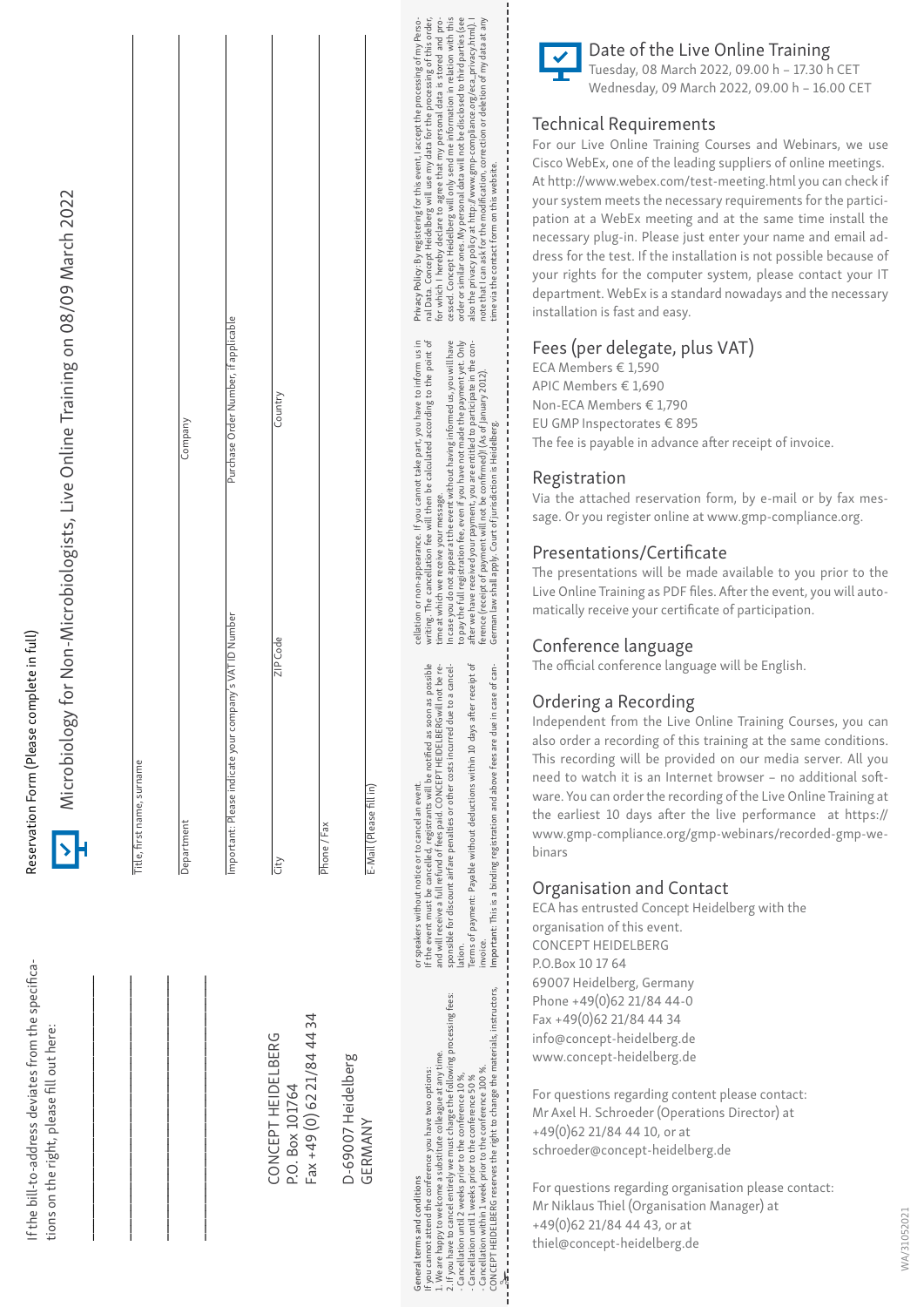

Academv Your GMP/GDP information Source

#### Speakers



Dr Hans-Joachim Anders Novartis Stein, Switzerland



Dr Stefanie Bayer Labor LS, Germany



Arjan Langen GE Healthcare, The Netherlands



Axel H. Schroeder Concept Heidelberg, Germany



GMP Certification Programme Certified Microbiological Laboratory Manager

# Microbiology for Non-Microbiologists

Understand the "true"meaning of microbiological findings



Live Online Training on 08/09 March 2022



## Highlights

- Acquire a basic knowledge in microbiology
- Develop an understanding for the meaning of microbiology for the quality of medicinal products
- Get familiar with typical microbiological tests in the pharmaceutical industry
- **EXECTE:** Learn to interpret microbiological data correctly
- Case studies on deviations and trouble shooting

Examples and Case Studies of Microbiological Deviations and Trouble Shooting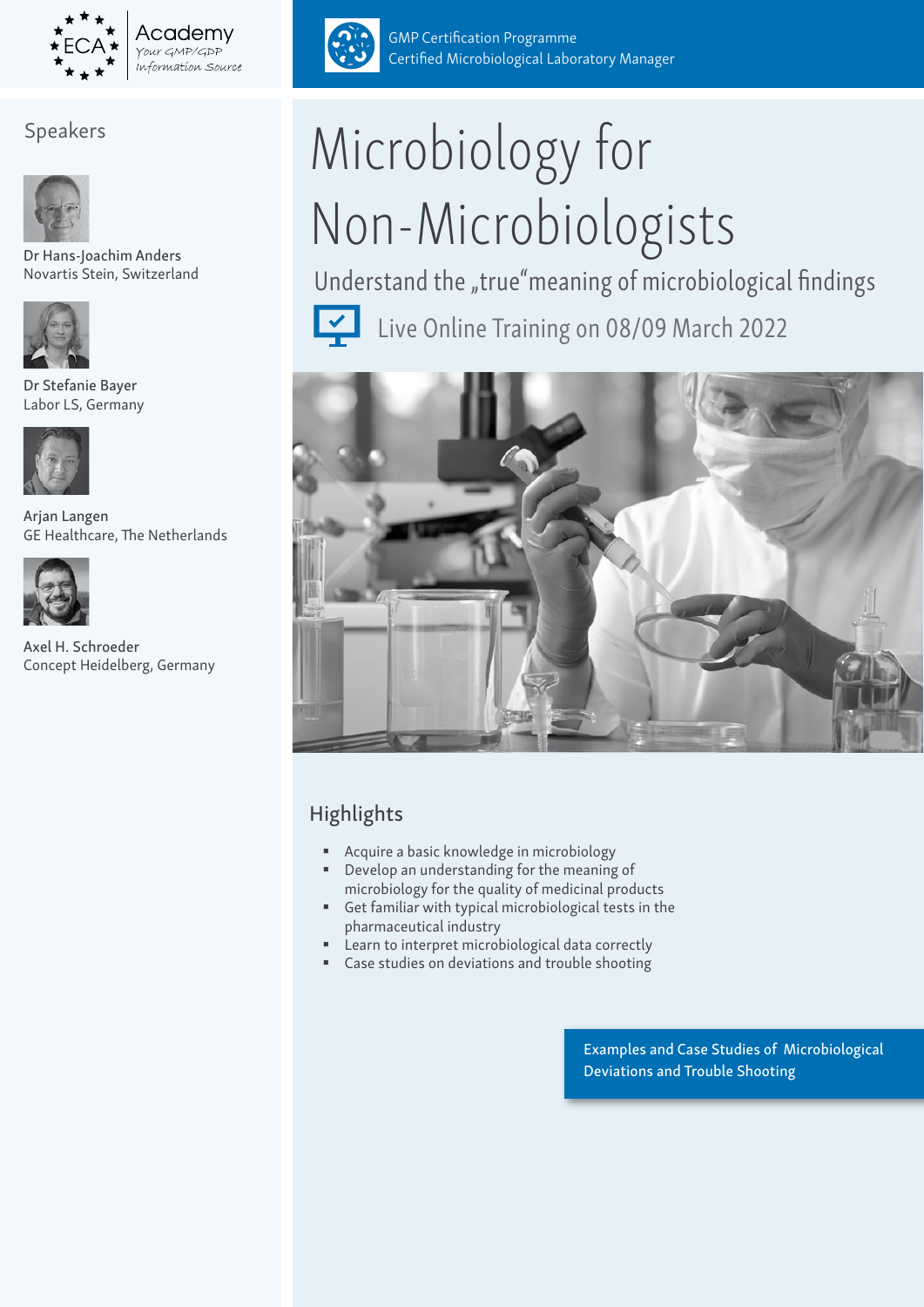# Objective

It is the aim of this Live Online Training to familiarise responsible personnel from production, quality assurance and engineering with microbiological questions. The participants learn how to interpret microbiological data and which consequences these have for the production.

# Background

The quality of drugs and the quality assurance during production are above all determined by their microbiological characteristics. The microbiological requirements on drugs are laid down in various regulations. When an authority inspects a company, it will focus its attention on these and on the requirements made on hygiene.

In their daily work, the responsible personnel in the production units has to understand microbiological results and evaluate their significance for further decisions. However, in practice many microbiological results are misinterpreted and thus often the wrong conclusions are drawn from them. When asked for the most frequent misinterpretations of microbiological results, pharmaceutical microbiologists gave the following answers.

- The difference between bioburden and sterility testing (are they the same?)
- The use of disinfectants guarantees the sterility of the object, surface, culture treated.
- The distribution of microorganisms in a sample or on a surface is uniform.
- Motile microorganisms can swim hundreds of meters in an hour causing contamination problems in remote parts of the facility.
- How can different media formulations give different results?
- Microbial tests described in the Pharmacopoeias can always be validated, no matter what the matrix is, how aggressive it is, e.g. NaOH, how high the concentrations of antibiotics are etc.
- Identification results are absolute and unequivocal, especially when computer-generated.
- Underestimating the importance of cleaning prior to disinfection.
- Environmental monitoring results provide an accurate risk assessment during production.
- How can clean room surfaces not be heavily contaminated when the air counts are out of specification?
- How can endotoxins be present when the bioburden is nil?
- How can the titre of a virus reference standard change according to the detection cell line used?
- WFI is sterile.
- Filters are absolute.
- UV light disinfects and is capable of sterilising surfaces and water.

This listing appears to cover all aspects of microbiology from the interpretation of straightforward issues concerning environmental monitoring, bioburden results and identifications – through to the more complex issues surrounding virology results for the biologics/biotech people.

The misinterpretation of microbiological results often gives rise to the following misunderstandings:

- Huge environmental monitoring programmes (more is better).
- Rejection of batches due to minor out-of- specification results.
- Delayed registration objectives and to attend appeal hearings.
- Numerous contamination incidents due to the application of inappropriate solutions to problems.
- Senseless promises made to regulatory authorities without scientific rationale based on the concept of quality.

# Target Audience

This Live Online Training is designed for responsible personnel from production, quality assurance, regulatory affairs and engineering that has to make judgements, release products and take actions on the basis of the microbiological data supplied.

## Programme

#### The Characteristics of Microorganisms

- **Fungi**
- Bacteria
- Mycoplasma
- Viruses
- Cellular organisation, function
- Products, toxins, endotoxins, antibiotics, enzymes

#### Microbial Growth

- How it occurs
- What is required for growth?
- Growth kinetics laboratory culture versus nature
- Effect of stress factors on growth

#### Microbial Identification Techniques

- What is the significance of a name?
- Distribution of microorganisms in nature, raw materials and water
- Distribution of microorganisms in pharmaceutical facilities

#### Detection Methods and their Limitations

- What can be detected by:
	- The sterility test
	- The bioburden test in its various forms. Membrane filtration, pour plate, spread plate, MPN
	- The test for specified organisms
	- The endotoxin test
- Limits of detection and factors effecting limits of detection